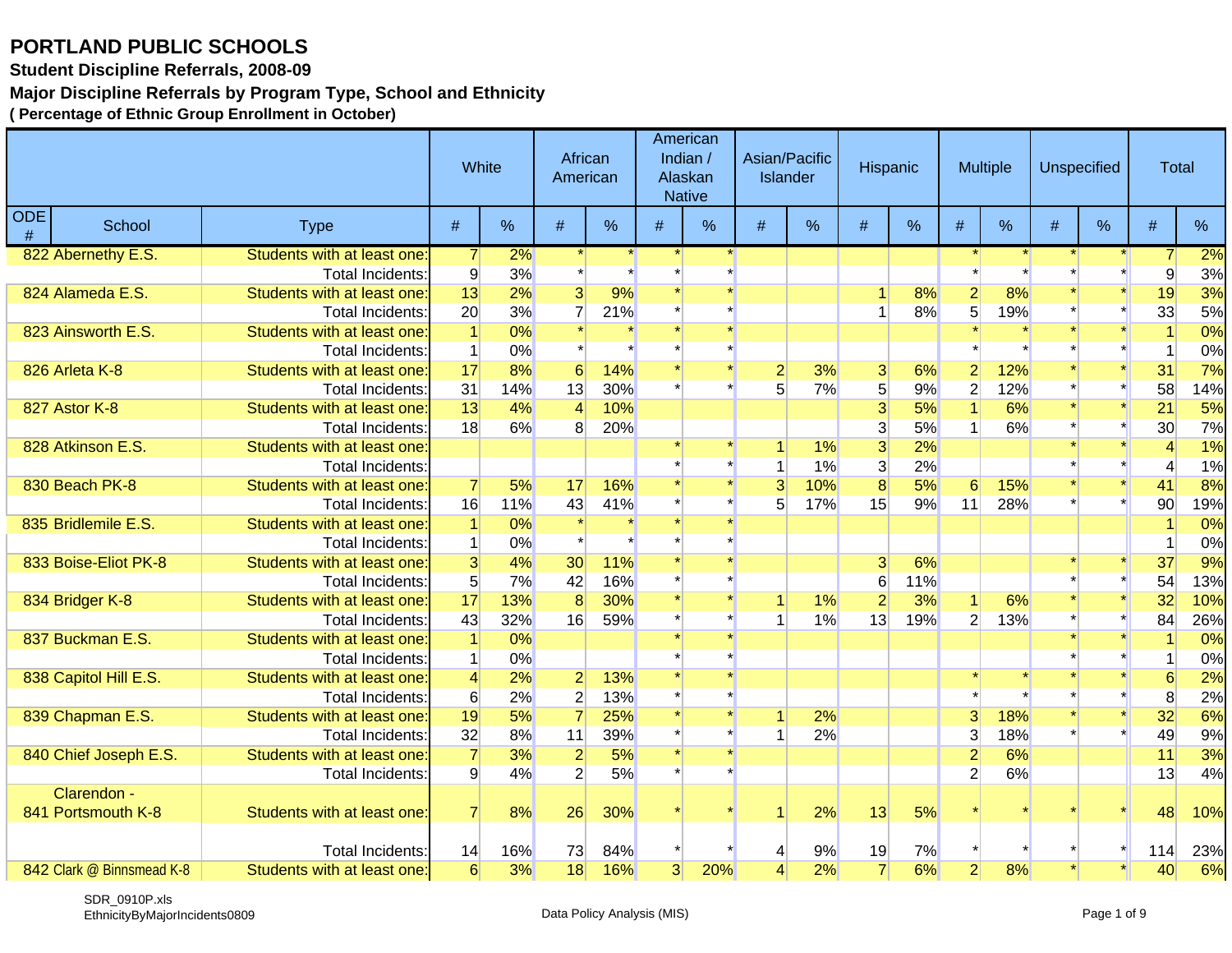**Student Discipline Referrals, 2008-09**

### **Major Discipline Referrals by Program Type, School and Ethnicity**

|                    |                                |                             | White           |     | African<br>American |     |                  | American<br>Indian /<br>Alaskan<br><b>Native</b> | Asian/Pacific<br>Islander |    | Hispanic        |      |                | <b>Multiple</b> |   | <b>Unspecified</b> | <b>Total</b>   |     |
|--------------------|--------------------------------|-----------------------------|-----------------|-----|---------------------|-----|------------------|--------------------------------------------------|---------------------------|----|-----------------|------|----------------|-----------------|---|--------------------|----------------|-----|
| <b>ODE</b><br>$\#$ | School                         | <b>Type</b>                 | #               | %   | #                   | %   | #                | $\%$                                             | #                         | %  | #               | $\%$ | #              | %               | # | $\%$               | #              | %   |
|                    |                                | <b>Total Incidents:</b>     | $6 \mid$        | 3%  | 38                  | 34% | $\left 4\right $ | 27%                                              | 5 <sup>5</sup>            | 2% | 12              | 10%  | 3 <sup>1</sup> | 12%             |   | $\star$            | 68             | 9%  |
|                    | <b>Creative Science School</b> |                             |                 |     |                     |     |                  |                                                  |                           |    |                 |      |                |                 |   |                    |                |     |
|                    | 4640 Program                   | Students with at least one: | 6               | 3%  |                     |     |                  |                                                  |                           |    | 3               | 21%  |                |                 |   |                    | 10             | 4%  |
|                    |                                | <b>Total Incidents:</b>     | 12              | 6%  |                     |     |                  |                                                  |                           |    | 5               | 36%  |                |                 |   |                    | 18             | 7%  |
|                    | 843 Creston K-8                | Students with at least one: | 13              | 8%  | 4                   | 7%  | 5 <sup>1</sup>   | 38%                                              | $\overline{4}$            | 7% | $\overline{2}$  | 4%   |                | 6%              |   |                    | 29             | 8%  |
|                    |                                | <b>Total Incidents:</b>     | 24              | 15% | 8                   | 13% | $\overline{7}$   | 54%                                              | 5 <sup>1</sup>            | 9% | $\overline{3}$  | 6%   |                | 6%              |   |                    | 48             | 13% |
|                    | 844 Duniway E.S.               | Students with at least one: | $\overline{3}$  | 1%  |                     |     |                  |                                                  |                           |    |                 |      |                |                 |   |                    | $\overline{4}$ | 1%  |
|                    |                                | <b>Total Incidents:</b>     | 5 <sup>5</sup>  | 1%  |                     |     |                  |                                                  |                           |    |                 |      |                |                 |   |                    | 6              | 1%  |
|                    | 847 Faubion PK-8               | Students with at least one: | 14              | 12% | 33                  | 21% |                  |                                                  |                           |    | 4               | 7%   |                | 4%              |   |                    | 56             | 14% |
|                    |                                | Total Incidents:            | 22              | 18% | 53                  | 34% |                  |                                                  |                           |    | 4               | 7%   | $\overline{2}$ | 7%              |   |                    | 94             | 24% |
|                    | 2413 Forest Park E.S.          | Students with at least one: | $\vert$         | 0%  |                     |     |                  |                                                  |                           |    |                 |      |                |                 |   |                    | $\mathbf{2}$   | 0%  |
|                    |                                | <b>Total Incidents:</b>     | $\overline{2}$  | 1%  |                     |     |                  |                                                  |                           |    |                 |      |                |                 |   |                    | 3              | 1%  |
|                    | 850 Glencoe E.S.               | Students with at least one: | $\overline{8}$  | 2%  | 5 <sup>1</sup>      | 13% |                  |                                                  |                           |    |                 |      |                |                 |   |                    | 13             | 3%  |
|                    |                                | Total Incidents:            | 9               | 2%  | 12                  | 32% |                  |                                                  |                           |    |                 |      |                |                 |   |                    | 21             | 4%  |
|                    | 854 Grout E.S.                 | Students with at least one  | $5\overline{)}$ | 3%  | $\overline{7}$      | 9%  |                  | 10%                                              |                           |    |                 |      |                |                 |   |                    | 13             | 4%  |
|                    |                                | <b>Total Incidents:</b>     | 10 <sup>1</sup> | 6%  | 16                  | 21% | $\overline{3}$   | 30%                                              |                           |    |                 |      |                |                 |   |                    | 29             | 9%  |
|                    | 855 Hayhurst E.S.              | Students with at least one: | $\overline{4}$  | 2%  | $\overline{2}$      | 10% |                  |                                                  |                           |    |                 | 3%   |                |                 |   |                    |                | 2%  |
|                    |                                | Total Incidents:            | $\overline{4}$  | 2%  | $\overline{3}$      | 15% |                  |                                                  |                           |    |                 | 3%   |                |                 |   |                    | 8              | 2%  |
|                    | 857 Beverly Cleary             | Students with at least one: | 18              | 4%  | 6                   | 15% |                  |                                                  |                           |    |                 |      |                |                 |   |                    | 28             | 5%  |
|                    |                                | Total Incidents:            | 29              | 6%  | $\overline{7}$      | 17% |                  |                                                  |                           |    |                 |      |                |                 |   |                    | 46             | 8%  |
|                    | 860 Humboldt PK-8              | Students with at least one: | $\overline{5}$  | 17% | 29                  | 20% |                  |                                                  |                           |    | 7               | 12%  |                |                 |   |                    | 45             | 17% |
|                    |                                | <b>Total Incidents:</b>     | 8               | 27% | 52                  | 35% |                  |                                                  |                           |    | 10 <sup>1</sup> | 17%  |                |                 |   |                    | 78             | 30% |
|                    | 861 Irvington K-8              | Students with at least one: | $\overline{8}$  | 3%  | 23                  | 14% |                  |                                                  |                           |    |                 |      |                | 6%              |   |                    | 33             | 7%  |
|                    |                                | Total Incidents:            | 11              | 4%  | 39                  | 24% |                  |                                                  |                           |    |                 |      | 5              | 29%             |   |                    | 57             | 11% |
|                    | 862 James John E.S.            | Students with at least one: | 10              | 9%  | 4                   | 13% |                  |                                                  |                           |    | $6\phantom{1}6$ | 4%   |                | 2%              |   |                    | 21             | 5%  |
|                    |                                | <b>Total Incidents:</b>     | 14              | 13% | $6 \overline{6}$    | 19% |                  |                                                  |                           |    | $\overline{7}$  | 4%   |                | 2%              |   |                    | 28             | 7%  |
|                    | 864 Kelly E.S.                 | Students with at least one: | $\overline{8}$  | 4%  | $\overline{4}$      | 14% |                  | 10%                                              | $\mathbf{3}$              | 5% | $\overline{3}$  | 2%   |                |                 |   |                    | 19             | 4%  |
|                    |                                | <b>Total Incidents:</b>     | 10 <sup>1</sup> | 5%  | 8                   | 29% |                  | 10%                                              | 5 <sup>1</sup>            | 9% | $\overline{3}$  | 2%   |                |                 |   |                    | 27             | 6%  |
|                    | 866 King PK-8                  | Students with at least one: | $\overline{2}$  | 5%  | 63                  | 26% |                  |                                                  |                           | 7% | $\overline{2}$  | 2%   |                |                 |   |                    | 70             | 18% |
|                    |                                | Total Incidents:            | 6               | 15% | 123                 | 51% |                  |                                                  |                           | 7% | $\overline{7}$  | 7%   |                |                 |   |                    | 141            | 35% |
|                    | 868 Laurelhurst K-7            | Students with at least one  | 3               | 1%  |                     |     |                  |                                                  |                           | 3% |                 |      |                | 5%              |   |                    | 5              | 1%  |
|                    |                                | Total Incidents:            | $\overline{4}$  | 1%  |                     |     |                  |                                                  | $\overline{2}$            | 6% |                 |      |                | 5%              |   |                    |                | 1%  |
|                    | 869 Lee K-8                    | Students with at least one: | $\overline{7}$  | 5%  | 7 <sup>1</sup>      | 10% | $\mathbf{2}$     | 14%                                              |                           | 1% | 5 <sup>1</sup>  | 8%   | $\mathbf{2}$   | 15%             |   |                    | 25             | 6%  |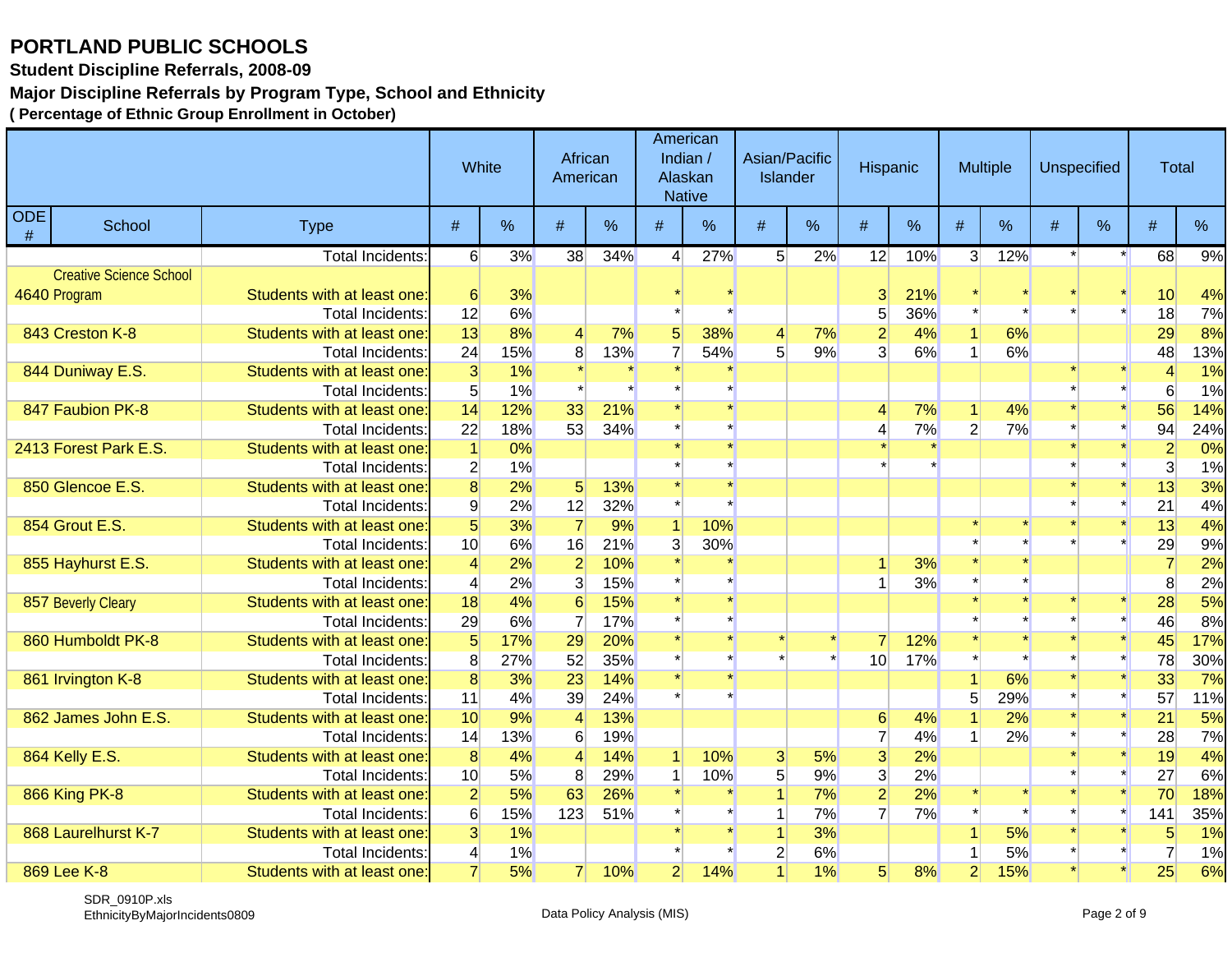**Student Discipline Referrals, 2008-09**

### **Major Discipline Referrals by Program Type, School and Ethnicity**

|                 |                    |                             | White           |       | African<br>American |     | Alaskan<br><b>Native</b> | American<br>Indian / | Asian/Pacific<br><b>Islander</b> |       | Hispanic        |      |                 | <b>Multiple</b> |   | <b>Unspecified</b> | <b>Total</b>   |     |
|-----------------|--------------------|-----------------------------|-----------------|-------|---------------------|-----|--------------------------|----------------------|----------------------------------|-------|-----------------|------|-----------------|-----------------|---|--------------------|----------------|-----|
| <b>ODE</b><br># | School             | <b>Type</b>                 | #               | %     | #                   | %   | #                        | %                    | #                                | %     | #               | $\%$ | #               | %               | # | $\%$               | #              | %   |
|                 |                    | <b>Total Incidents:</b>     | 21              | 15%   | 16                  | 24% | 3 <sup>1</sup>           | 21%                  | 1                                | 1%    | 12              | 18%  | $\vert 4 \vert$ | 31%             |   |                    | 61             | 14% |
|                 | 870 Lent K-8       | Students with at least one: | 20              | 11%   |                     | 11% |                          |                      | $\overline{2}$                   | 3%    | 16              | 9%   | 13              | 48%             |   |                    | 59             | 11% |
|                 |                    | <b>Total Incidents:</b>     | 39              | 22%   | 21                  | 33% |                          |                      | $\overline{2}$                   | 3%    | 31              | 18%  | 25              | 93%             |   |                    | 119            | 23% |
|                 | 871 Lewis E.S.     | Students with at least one: | $5\overline{)}$ | 2%    |                     |     |                          |                      |                                  |       |                 | 3%   |                 | 8%              |   |                    | 8              | 2%  |
|                 |                    | <b>Total Incidents:</b>     | 11              | 4%    |                     |     |                          |                      |                                  |       |                 | 3%   |                 | 8%              |   |                    | 14             | 4%  |
|                 | 872 Llewellyn E.S. | Students with at least one  | $\overline{9}$  | 3%    | 3 <sup>1</sup>      | 20% |                          |                      |                                  |       |                 |      |                 |                 |   | 6%                 | 14             | 4%  |
|                 |                    | Total Incidents:            | 22              | 7%    | 3 <sup>1</sup>      | 20% |                          |                      |                                  |       |                 |      |                 |                 |   | 6%                 | 31             | 8%  |
|                 | 873 Maplewood E.S. | Students with at least one: |                 |       |                     | 10% |                          |                      |                                  |       |                 | 8%   |                 |                 |   |                    | $\overline{2}$ | 1%  |
|                 |                    | <b>Total Incidents:</b>     |                 |       |                     | 10% |                          |                      |                                  |       | $\overline{2}$  | 17%  |                 |                 |   |                    | 3              | 1%  |
|                 | 1278 Markham E.S.  | Students with at least one: | 3 <sup>l</sup>  | 2%    | $\overline{3}$      | 5%  |                          |                      |                                  |       |                 |      |                 |                 |   |                    |                | 2%  |
|                 |                    | Total Incidents:            | $\overline{3}$  | 2%    | $\overline{3}$      | 5%  |                          |                      |                                  |       |                 |      |                 |                 |   |                    | 6              | 2%  |
|                 | 875 Marysville K-8 | Students with at least one: | 29              | 16%   | 13                  | 25% | 4                        | 31%                  | 13                               | 12%   | $\overline{4}$  | 6%   | $\overline{2}$  | 15%             |   |                    | 65             | 15% |
|                 |                    | Total Incidents:            | 54              | 30%   | 23                  | 43% | 9                        | 69%                  | 22                               | 19%   | 5 <sup>5</sup>  | 8%   | $\overline{2}$  | 15%             |   |                    | 115            | 26% |
|                 | 878 Ockley Green   | Students with at least one: | 11              | 16%   | 39                  | 23% |                          |                      |                                  |       | $\Delta$        | 8%   | $\overline{2}$  | 20%             |   |                    | 56             | 17% |
|                 |                    | <b>Total Incidents:</b>     | 18              | 26%   | 95                  | 56% |                          |                      |                                  |       | 4               | 8%   | $\overline{3}$  | 30%             |   |                    | 120            | 36% |
|                 | 879 Peninsula K-8  | Students with at least one: | $\overline{2}$  | 2%    |                     | 11% |                          |                      |                                  | 3%    | $\overline{3}$  | 2%   | $\overline{2}$  | 7%              |   |                    | 15             | 4%  |
|                 |                    | Total Incidents:            | $2\vert$        | 2%    | 8 <sup>°</sup>      | 12% |                          |                      |                                  | 3%    | $\overline{3}$  | 2%   | 4               | 14%             |   |                    | 18             | 5%  |
|                 | 883 Richmond E.S.  | Students with at least one: | $\vert 4 \vert$ | 1%    |                     |     |                          |                      | $\overline{2}$                   | 2%    |                 |      |                 | 1%              |   |                    |                | 1%  |
|                 |                    | Total Incidents:            | $\vert 4 \vert$ | 1%    |                     |     |                          |                      | $\overline{2}$                   | 2%    |                 |      |                 | 1%              |   |                    | $\overline{7}$ | 1%  |
|                 | 1299 Rieke E.S.    | Students with at least one: | $\overline{1}$  | $0\%$ |                     |     |                          |                      |                                  |       |                 |      |                 |                 |   |                    | $\overline{2}$ | 1%  |
|                 |                    | Total Incidents:            | $\vert$ 1       | 0%    | $\overline{2}$      | 22% |                          |                      |                                  |       |                 |      |                 |                 |   |                    | $\overline{3}$ | 1%  |
|                 | 884 Rigler K-7     | Students with at least one: | $\overline{4}$  | 4%    | 26                  | 23% |                          |                      |                                  |       | 20              | 9%   | $\overline{2}$  | 11%             |   |                    | 54             | 10% |
|                 |                    | Total Incidents:            | $\overline{9}$  | 8%    | 59                  | 53% |                          |                      |                                  |       | 29              | 13%  | 5 <sup>1</sup>  | 28%             |   |                    | 107            | 20% |
|                 | 829 Rosa Parks K-5 | Students with at least one: | 12              | 16%   | 36                  | 16% |                          |                      |                                  |       | $\vert 9 \vert$ | 7%   | Δ               | 12%             |   |                    | 64             | 13% |
|                 |                    | <b>Total Incidents:</b>     | 29              | 40%   | 48                  | 21% |                          |                      |                                  |       | 17              | 13%  | 6               | 18%             |   |                    | 104            | 21% |
|                 | 885 Rose City Park | Students with at least one: | 21              | 6%    | 15                  | 22% |                          |                      | 1                                | $1\%$ | 6               | 12%  |                 | 6%              |   |                    | 44             | 8%  |
|                 |                    | <b>Total Incidents:</b>     | 33              | 10%   | 20                  | 29% |                          |                      | $\overline{2}$                   | 3%    | $\overline{7}$  | 14%  | $\overline{2}$  | 13%             |   |                    | 64             | 11% |
|                 | 886 Sabin PK-8     | Students with at least one: | 3               | 3%    | 15                  | 9%  |                          |                      |                                  |       | $\overline{2}$  | 5%   |                 |                 |   | $\star$            | 20             | 6%  |
|                 |                    | Total Incidents:            | $\vert 4 \vert$ | 3%    | 17                  | 11% |                          |                      |                                  |       | $\overline{3}$  | 7%   |                 |                 |   |                    | 24             | 7%  |
| 887 Scott       |                    | Students with at least one: | 26              | 18%   | 17                  | 20% | 3                        | 30%                  | $\mathbf{3}$                     | 6%    | 20              | 9%   | $\mathbf{2}$    | 17%             |   |                    | 72             | 14% |
|                 |                    | Total Incidents:            | 47              | 32%   | 26                  | 30% | $\vert 4 \vert$          | 40%                  | 5 <sup>5</sup>                   | 9%    | 38              | 17%  | $\overline{2}$  | 17%             |   |                    | 123            | 23% |
|                 | 889 Sitton E.S.    | Students with at least one: | 15              | 16%   | 10                  | 19% |                          |                      |                                  | 4%    | $\overline{7}$  | 6%   | $\overline{2}$  | 20%             |   |                    | 37             | 12% |
|                 |                    | Total Incidents:            | 32              | 34%   | 25                  | 47% |                          |                      | $\overline{2}$                   | 8%    | 8               | 7%   | 8               | 80%             |   |                    | 84             | 27% |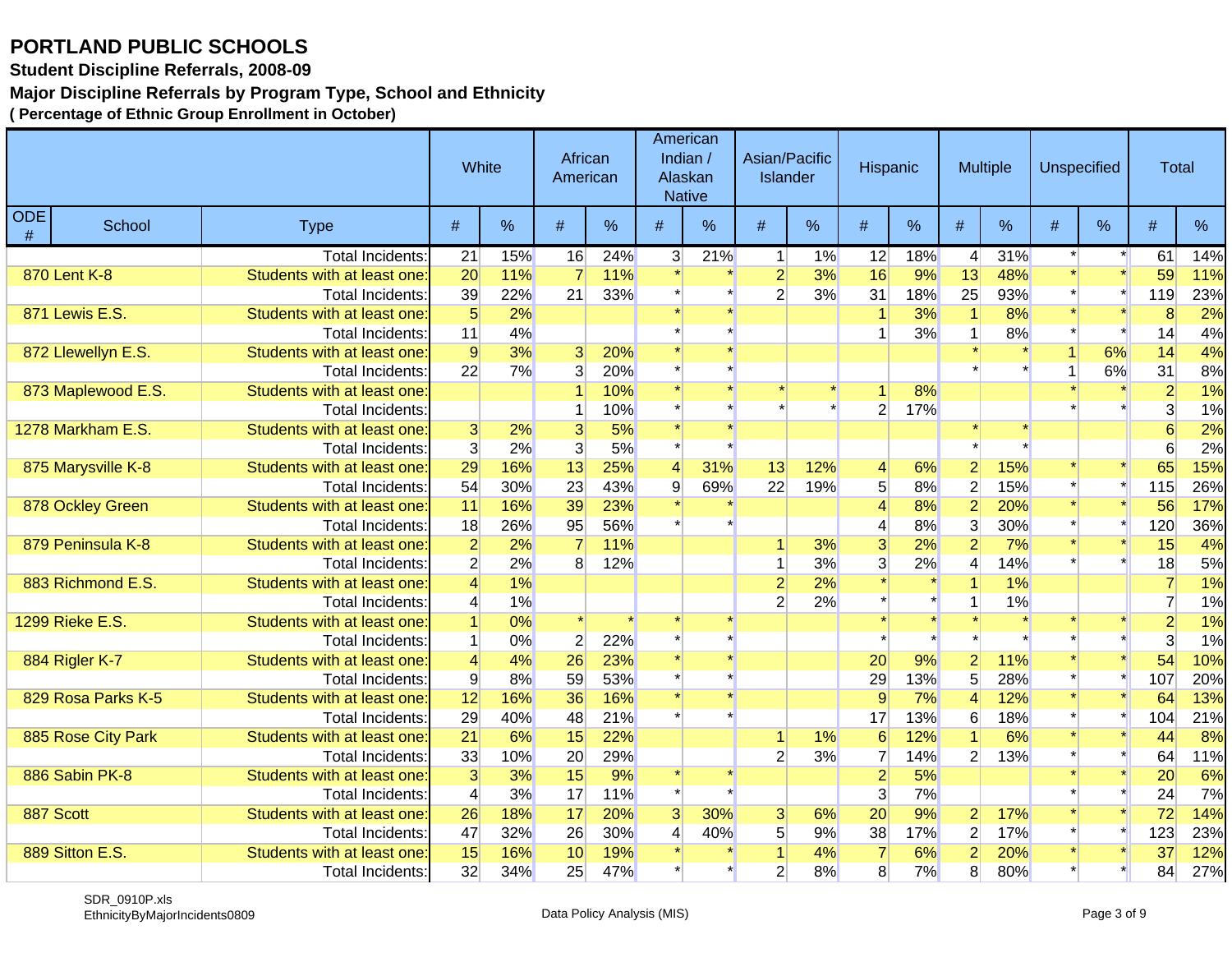**Student Discipline Referrals, 2008-09**

#### **Major Discipline Referrals by Program Type, School and Ethnicity**

|          |                                |                             | White          |       | African<br>American |     |                 | American<br>Indian $/$<br>Alaskan<br><b>Native</b> | Asian/Pacific<br>Islander |     | Hispanic       |         |                 | <b>Multiple</b> | <b>Unspecified</b> |               | <b>Total</b>    |     |
|----------|--------------------------------|-----------------------------|----------------|-------|---------------------|-----|-----------------|----------------------------------------------------|---------------------------|-----|----------------|---------|-----------------|-----------------|--------------------|---------------|-----------------|-----|
| ODE<br># | School                         | <b>Type</b>                 | #              | %     | #                   | %   | $\#$            | %                                                  | #                         | %   | #              | %       | $\#$            | $\%$            | #                  | $\frac{0}{0}$ | #               | %   |
|          | 890 Skyline K-8                | Students with at least one: |                | 0%    |                     |     |                 |                                                    |                           | 4%  |                |         |                 |                 |                    |               | $\overline{2}$  | 1%  |
|          |                                | <b>Total Incidents:</b>     | 1              | 0%    |                     |     |                 |                                                    |                           | 4%  |                |         |                 |                 |                    |               | $\overline{2}$  | 1%  |
|          | 892 Stephenson E.S.            | Students with at least one: | $\overline{2}$ | 1%    |                     |     |                 |                                                    |                           |     |                | $\star$ |                 |                 |                    |               | $\overline{3}$  | 1%  |
|          |                                | Total Incidents:            | 3              | 1%    |                     |     |                 |                                                    |                           |     |                |         |                 |                 |                    |               |                 | 1%  |
|          | Sunnyside<br>893 Environmental | Students with at least one: | 13             | 3%    | $\overline{2}$      | 7%  |                 |                                                    |                           |     | 4              | 19%     |                 | 8%              |                    |               | 21              | 4%  |
|          |                                | Total Incidents:            | 17             | 4%    | $\overline{2}$      | 7%  |                 |                                                    |                           |     | 8              | 38%     |                 | 8%              |                    |               | 29              | 5%  |
|          | 895 Vernon PK-8                | Students with at least one: | 5 <sup>5</sup> | 9%    | 58                  | 27% |                 |                                                    | $\overline{2}$            | 9%  | 9              | 13%     | $5\overline{)}$ | 21%             |                    |               | 81              | 21% |
|          |                                | <b>Total Incidents:</b>     | 12             | 21%   | 104                 | 49% |                 |                                                    | $\overline{2}$            | 9%  | 9              | 13%     | 10              | 42%             |                    |               | 139             | 35% |
|          | 896 Vestal K-8                 | Students with at least one: | 17             | 11%   | 12                  | 22% | $\overline{2}$  | 15%                                                |                           | 1%  | 3              | 5%      |                 | 24%             |                    |               | 39              | 9%  |
|          |                                | <b>Total Incidents:</b>     | 35             | 22%   | 22                  | 40% | $\overline{3}$  | 23%                                                |                           | 1%  | 5              | 8%      |                 | 24%             |                    |               | 70              | 16% |
|          | 900 Whitman E.S.               | Students with at least one: | 8              | 7%    | $\overline{3}$      | 6%  |                 |                                                    |                           | 6%  | 3              | 3%      |                 |                 |                    |               | 20              | 5%  |
|          |                                | Total Incidents:            | 19             | 17%   |                     | 8%  |                 |                                                    |                           | 10% |                | 4%      |                 |                 |                    |               | 40              | 11% |
|          | 1364 Winterhaven K-8           | Students with at least one: |                | 0%    |                     |     |                 |                                                    |                           | 3%  |                |         |                 |                 |                    |               | $\overline{2}$  | 1%  |
|          |                                | <b>Total Incidents:</b>     |                | 0%    |                     |     |                 |                                                    |                           | 3%  |                |         |                 |                 |                    |               |                 | 1%  |
|          | 902 Woodlawn PK-8              | Students with at least one: | 13             | 18%   | 68                  | 26% |                 |                                                    | $\overline{2}$            | 9%  | 8              | 8%      |                 |                 |                    |               | 95              | 21% |
|          |                                | Total Incidents:            | 27             | 38%   | 153                 | 59% |                 |                                                    | 3                         | 14% | 12             | 12%     |                 |                 |                    |               | 200             | 43% |
|          | 903 Woodmere E.S.              | Students with at least one: | 11             | 6%    | 3                   | 8%  |                 |                                                    |                           | 1%  | $\overline{2}$ | 3%      |                 | 5%              |                    |               | 19              | 5%  |
|          |                                | Total Incidents:            | 15             | 9%    | $\overline{3}$      | 8%  |                 |                                                    |                           | 2%  | 2              | 3%      | $\overline{2}$  | 10%             |                    |               | 25              | 6%  |
|          | 904 Woodstock E.S.             | Students with at least one: | 15             | 7%    | $\overline{2}$      | 17% | 3               | 30%                                                |                           | 1%  |                | 4%      |                 |                 |                    |               | $\overline{22}$ | 5%  |
|          |                                | Total Incidents:            | 33             | 15%   | 5 <sup>1</sup>      | 42% | 5 <sup>1</sup>  | 50%                                                |                           | 1%  | $\overline{2}$ | 7%      |                 |                 |                    |               | 46              | 10% |
|          | <b>Elementary Schools</b>      | Students with at least one: | 480            | $4\%$ | 643                 | 17% | $\overline{51}$ | 13%                                                | 59                        | 2%  | 200            | 5%      | $\overline{77}$ | 8%              | 10                 | 3%            | 1,520           | 6%  |
|          |                                | Total Incidents:            | 874            | 7%    | 1,242               | 32% | 103             | 27%                                                | 90 <sup>°</sup>           | 3%  | 322            | 8%      | 135             | 13%             | 22                 |               | 7% 2,788        | 11% |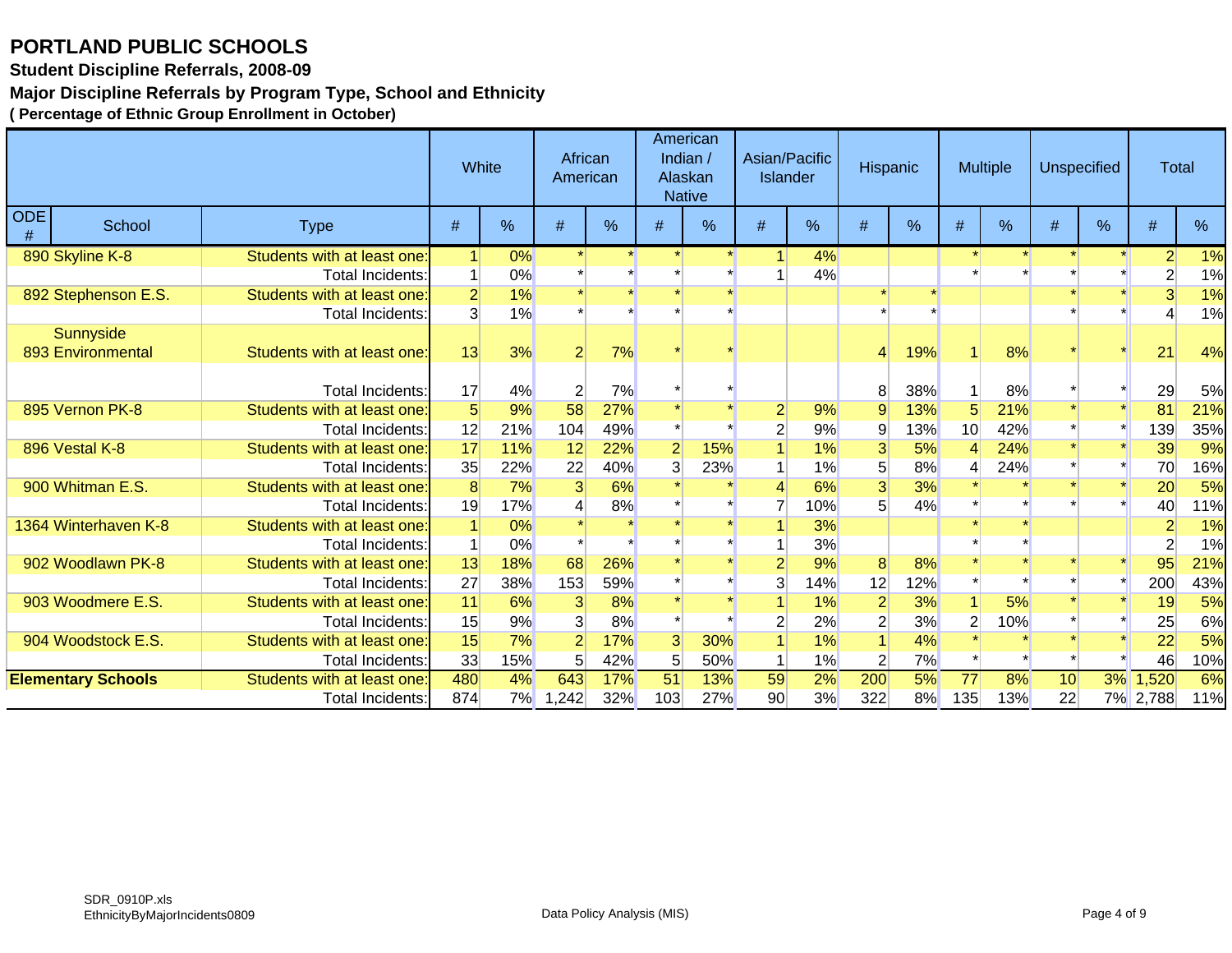**Student Discipline Referrals, 2008-09**

### **Major Discipline Referrals by Program Type, School and Ethnicity**

|                        |                             | White |     | African<br>American |      | American<br>Indian /<br>Alaskan<br><b>Native</b> |      | Asian/Pacific<br><b>Islander</b> |     | Hispanic       |               |                | <b>Multiple</b> | <b>Unspecified</b> |     | <b>Total</b> |     |
|------------------------|-----------------------------|-------|-----|---------------------|------|--------------------------------------------------|------|----------------------------------|-----|----------------|---------------|----------------|-----------------|--------------------|-----|--------------|-----|
| ODE<br>School<br>#     | <b>Type</b>                 | $\#$  | %   | #                   | %    | $\#$                                             | $\%$ | #                                | %   | #              | $\frac{0}{0}$ | $\#$           | %               | #                  | %   | $\#$         | %   |
| 831 Beaumont M.S.      | Students with at least one: | 14    | 5%  | 25                  | 19%  |                                                  |      |                                  | 4%  | 4              | 15%           | 5 <sup>5</sup> | 26%             |                    |     | 50           | 11% |
|                        | Total Incidents:            | 31    | 12% | 45                  | 35%  |                                                  |      | 3                                | 12% | 6              | 23%           | 9              | 47%             |                    |     | 96           | 21% |
| 1363 DaVinci Arts M.S. | Students with at least one: | 17    | 5%  |                     |      |                                                  |      |                                  |     |                |               |                |                 |                    |     | 18           | 4%  |
|                        | Total Incidents:            | 19    | 5%  |                     |      |                                                  |      |                                  |     |                |               |                |                 |                    |     | 21           | 5%  |
| 849 George M.S.        | Students with at least one: | 17    | 16% | 36                  | 38%  | 4                                                | 29%  | 3 <sup>1</sup>                   | 7%  | 11             | 10%           | 3              | 25%             |                    |     | 75           | 20% |
|                        | Total Incidents:            | 32    | 30% | 84                  | 89%  | 11                                               | 79%  | $\overline{3}$                   | 7%  | 16             | 15%           | 3              | 25%             |                    |     | 150          | 40% |
| 852 Robert Gray M.S.   | Students with at least one: | 24    | 7%  | 6                   | 33%  |                                                  | 17%  |                                  |     | 3              | 10%           |                | 8%              |                    |     | 36           | 9%  |
|                        | Total Incidents:            | 38    | 12% | 15                  | 83%  | 3                                                | 25%  |                                  |     |                | 13%           |                | 8%              |                    |     | 61           | 15% |
| 858 Hosford M.S.       | Students with at least one: | 36    | 12% | 6                   | 16%  |                                                  |      | $\overline{2}$                   | 2%  | 12             | 14%           |                |                 |                    |     | 58           | 11% |
|                        | Total Incidents:            | 68    | 23% | 13                  | 34%  |                                                  |      | 3                                | 3%  | 23             | 27%           |                |                 |                    |     | 110          | 21% |
| 1277 Jackson M.S.      | Students with at least one: | 12    | 2%  |                     | 8%   |                                                  |      |                                  | 2%  |                | 8%            |                |                 | $\overline{2}$     | 11% | 24           | 3%  |
|                        | Total Incidents:            | 18    | 3%  | 8                   | 16%  |                                                  |      |                                  | 2%  | 6              | 12%           |                |                 | 2                  | 11% | 37           | 5%  |
| 1243 Lane M.S.         | Students with at least one: | 35    | 20% | 14                  | 37%  |                                                  | 29%  |                                  | 9%  | 26             | 26%           |                | 36%             |                    |     | 91           | 22% |
|                        | Total Incidents:            | 76    | 44% | 39                  | 103% |                                                  | 50%  | 9                                | 12% | 44             | 44%           | 11             | 79%             |                    |     | 186          | 44% |
| 877 Mt. Tabor M.S.     | Students with at least one: | 13    | 4%  | 5                   | 10%  |                                                  |      |                                  | 4%  | $\overline{2}$ | 6%            |                | 3%              |                    |     | 26           | 5%  |
|                        | Total Incidents:            | 16    | 5%  |                     | 15%  |                                                  |      |                                  | 6%  |                | 6%            |                | 7%              |                    |     | 33           | 6%  |
| 888 Sellwood M.S.      | Students with at least one: | 40    | 11% | 10                  | 50%  |                                                  |      |                                  |     |                | 21%           |                | 28%             |                    |     | 63           | 13% |
|                        | Total Incidents:            | 72    | 19% | 22                  | 10%  |                                                  |      |                                  |     |                | 21%           |                | 50%             |                    |     | 115          | 24% |
| 898 West Sylvan M.S.   | Students with at least one: | 20    | 3%  |                     | 13%  |                                                  |      | 3 <sup>1</sup>                   | 3%  | 5              | 9%            |                | 5%              |                    |     | 32           | 4%  |
|                        | Total Incidents:            | 35    | 5%  | 4                   | 25%  |                                                  |      |                                  | 4%  | 8              | 15%           | $\overline{2}$ | 10%             |                    |     | 54           | 6%  |
| <b>Middle Schools</b>  | Students with at least one: | 227   | 7%  | 107                 | 22%  | 15                                               | 19%  | 21                               | 4%  | 72             | 14%           | 22             | 14%             |                    | 14% | 471          | 9%  |
|                        | Total Incidents:            | 405   | 12% | 237                 | 49%  | 31                                               | 38%  | 28                               | 5%  | 114            | 21%           | 38             | 25%             | 10 <sup>1</sup>    | 20% | 863          | 16% |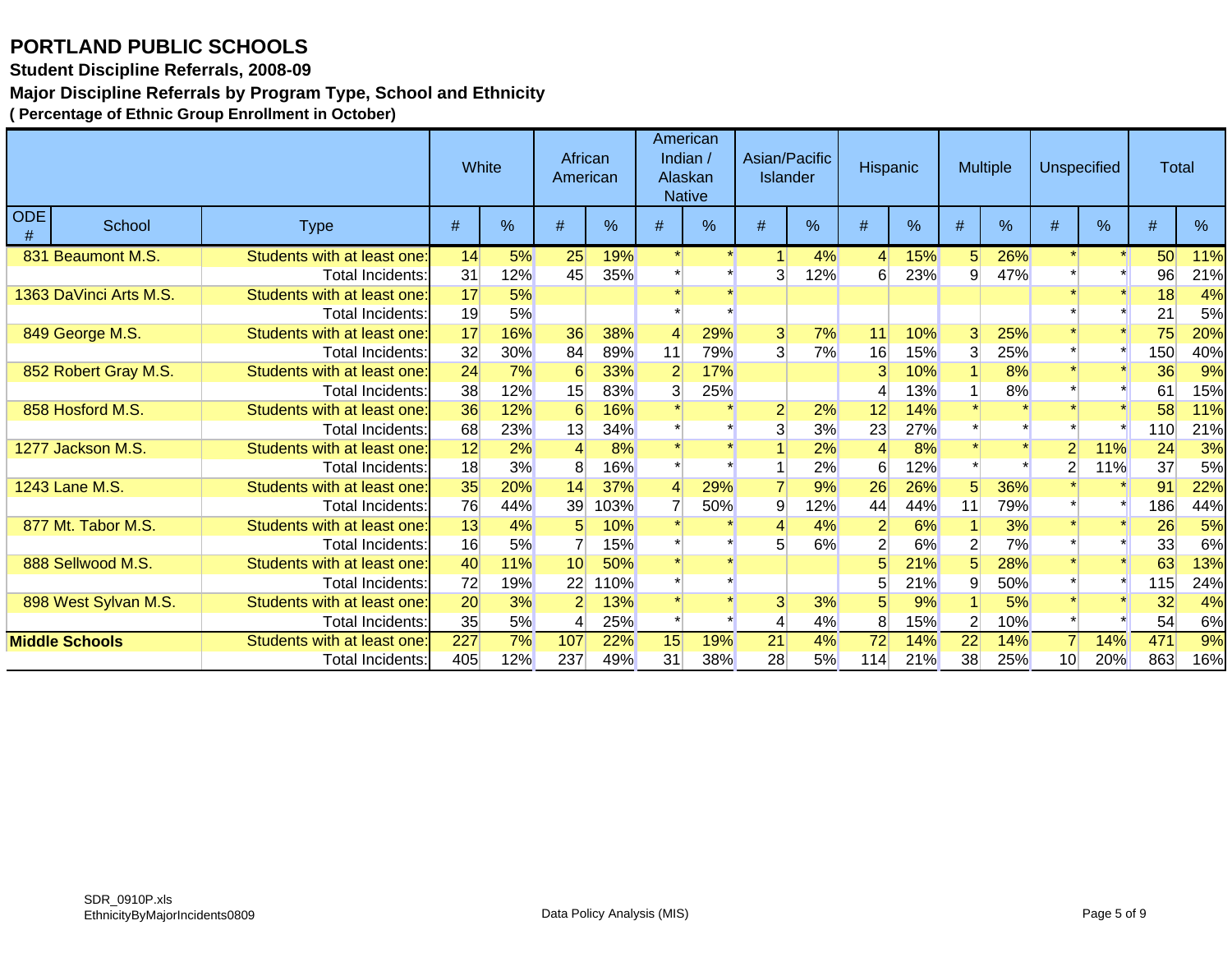**Student Discipline Referrals, 2008-09**

### **Major Discipline Referrals by Program Type, School and Ethnicity**

|                    |                      |                             | White           |     | African<br>American |      |                 | American<br>Indian /<br>Alaskan<br><b>Native</b> | Asian/Pacific<br><b>Islander</b> |     | Hispanic        |               |                      | Multiple |                      | <b>Unspecified</b> | <b>Total</b> |      |
|--------------------|----------------------|-----------------------------|-----------------|-----|---------------------|------|-----------------|--------------------------------------------------|----------------------------------|-----|-----------------|---------------|----------------------|----------|----------------------|--------------------|--------------|------|
| <b>ODE</b><br>$\#$ | School               | <b>Type</b>                 | #               | %   | #                   | %    | #               | $\%$                                             | #                                | %   | #               | $\frac{0}{0}$ | #                    | %        | $\#$                 | %                  | $\#$         | $\%$ |
|                    | 906 Benson H.S.      | Students with at least one: | 20 <sup>°</sup> | 7%  | 62                  | 21%  | $\overline{3}$  | 17%                                              | 5 <sup>1</sup>                   | 2%  | 14              | 7%            | 3 <sup>l</sup>       | 14%      | $\blacktriangleleft$ | 7%                 | 108          | 10%  |
|                    |                      | <b>Total Incidents:</b>     | 30              | 10% | 90 <sup>°</sup>     | 30%  | 3 <sup>1</sup>  | 17%                                              | 8 <sup>1</sup>                   | 3%  | 23              | 11%           | $\overline{7}$       | 33%      | $\mathbf{1}$         | 7%                 | 162          | 14%  |
|                    | 909 Cleveland H.S.   | Students with at least one: | 36              | 3%  | 3                   | 3%   |                 |                                                  | $\overline{\mathcal{L}}$         | 3%  | $\overline{7}$  | 6%            |                      |          |                      |                    | 50           | 3%   |
|                    |                      | Total Incidents:            | 39              | 4%  | 3 <sup>1</sup>      | 3%   |                 |                                                  | 4                                | 3%  | 10 <sup>1</sup> | 9%            |                      |          |                      |                    | 56           | 4%   |
|                    | 911 Franklin H.S.    | Students with at least one: | 32              | 5%  | 12                  | 14%  | $\overline{2}$  | 13%                                              | $6 \,$                           | 4%  | 6               | 5%            | $\overline{2}$       | 12%      |                      |                    | 61           | 6%   |
|                    |                      | Total Incidents:            | 47              | 8%  | 16                  | 18%  | $\overline{2}$  | 13%                                              | 6                                | 4%  | $\overline{9}$  | 8%            | $\overline{2}$       | 12%      |                      |                    | 83           | 8%   |
|                    | 912 Grant H.S.       | Students with at least one: | 15              | 2%  | 46                  | 13%  | $\overline{2}$  | 17%                                              | $\overline{3}$                   | 3%  | 6               | 9%            | $\overline{3}$       | 8%       |                      |                    | 75           | 5%   |
|                    |                      | Total Incidents:            | 19              | 2%  | 70                  | 20%  | $\mathbf{2}$    | 17%                                              | $\overline{3}$                   | 3%  | 9               | 13%           | 5 <sup>5</sup>       | 13%      |                      |                    | 108          | 7%   |
|                    | 913 Jefferson        | Students with at least one  | 25              | 21% | 73                  | 20%  |                 |                                                  | $\overline{5}$                   | 12% | 12              | 15%           | $\overline{2}$       | 11%      |                      |                    | 119          | 19%  |
|                    |                      | Total Incidents:            | 33              | 28% | 123                 | 34%  |                 |                                                  | 6                                | 15% | 17              | 21%           | $\overline{2}$       | 11%      |                      |                    | 185          | 29%  |
|                    | 914 Lincoln H.S.     | Students with at least one: | 25              | 2%  | $\overline{4}$      | 6%   |                 |                                                  | $\overline{2}$                   | 2%  | 5 <sup>1</sup>  | 7%            |                      |          | $\overline{2}$       | 9%                 | 38           | 3%   |
|                    |                      | Total Incidents:            | 28              | 3%  | 11                  | 17%  |                 |                                                  | $\overline{2}$                   | 2%  | 6 <sup>1</sup>  | 9%            |                      |          | $\overline{2}$       | 9%                 | 49           | 4%   |
|                    | 915 Madison          | Students with at least one: | 37              | 11% | 52                  | 26%  | 1               | 6%                                               | $\overline{7}$                   | 5%  | 17              | 10%           | $\blacktriangleleft$ | 5%       |                      |                    | 117          | 13%  |
|                    |                      | Total Incidents:            | 55              | 16% | 89                  | 45%  | $\mathbf{1}$    | 6%                                               | $\overline{7}$                   | 5%  | 25              | 14%           | 3                    | 16%      |                      |                    | 182          | 20%  |
|                    | 917 Marshall Campus  | Students with at least one  | 75              | 20% | 28                  | 39%  | $\overline{5}$  | 22%                                              | 16                               | 13% | $\overline{22}$ | 14%           |                      | 44%      |                      |                    | 153          | 20%  |
|                    |                      | Total Incidents:            | 156             | 41% | 66                  | 93%  | 8 <sup>1</sup>  | 35%                                              | 26                               | 21% | 52              | 34%           | 8                    | 50%      |                      |                    | 316          | 41%  |
| 4153               | <b>BizTech H.S.</b>  | Students with at least one  | 27              | 21% | 14                  | 50%  |                 |                                                  | 9                                | 19% | 5               | 7%            |                      |          |                      |                    | 57           | 20%  |
|                    |                      | <b>Total Incidents</b>      | 40              | 32% | 35                  | 125% |                 |                                                  | 15                               | 31% | 10              | 15%           |                      |          |                      | $\star$            | 103          | 37%  |
| 4154               | <b>PAIS</b>          | Students with at least one  | 8               | 8%  |                     |      |                 |                                                  | 6                                | 14% | $\overline{2}$  | 9%            |                      | $\star$  |                      | $\star$            | 20           | 11%  |
|                    |                      | <b>Total Incidents</b>      | 11              | 11% |                     |      |                 |                                                  | $\overline{7}$                   | 16% | $\overline{2}$  | 9%            |                      |          |                      |                    | 24           | 13%  |
| 4156               | <b>RAA</b>           | Students with at least one  | 40              | 25% | 13                  | 36%  | 3 <sup>1</sup>  | 27%                                              |                                  | 3%  | 15              | 24%           |                      | $\star$  |                      |                    | 76           | 25%  |
|                    |                      | <b>Total Incidents</b>      | 105             | 67% | 30 <sup>2</sup>     | 83%  | 6               | 55%                                              | $\overline{4}$                   | 11% | 40              | 65%           |                      |          |                      |                    | 189          | 61%  |
|                    | 918 Roosevelt Campus | Students with at least one  | 31              | 15% | 48                  | 29%  | $\overline{4}$  | 19%                                              | 4                                | 6%  | 33              | 16%           | $\overline{5}$       | 28%      |                      | $\star$            | 127          | 18%  |
|                    |                      | Total Incidents:            | 62              | 30% | 96                  | 57%  | 12              | 57%                                              | 9                                | 13% | 58              | 27%           | 6                    | 33%      |                      |                    | 246          | 35%  |
| 4162               | <b>ACT HS</b>        | Students with at least one  | 18              | 16% | 11                  | 20%  |                 |                                                  |                                  | 4%  | 8               | 19%           |                      |          |                      |                    | 41           | 16%  |
|                    |                      | <b>Total Incidents</b>      | 37              | 33% | 36                  | 67%  |                 |                                                  |                                  | 4%  | 19              | 44%           |                      |          |                      |                    | 104          | 40%  |
| 4165               | <b>POWER HS</b>      | Students with at least one  | 11              | 17% | 26                  | 41%  |                 |                                                  |                                  | 3%  | 10              | 20%           |                      |          |                      |                    | 51           | 23%  |
|                    |                      | Total Incidents:            | 23              | 36% | 45                  | 70%  |                 |                                                  | 5                                | 17% | 14              | 29%           |                      |          |                      |                    | 91           | 41%  |
| 4164               | <b>SEIS HS</b>       | Students with at least one  | $\overline{2}$  | 7%  | 12                  | 24%  |                 |                                                  | $\overline{2}$                   | 15% | 15              | 13%           |                      | $\star$  |                      | $\star$            | 36           | 16%  |
|                    |                      | <b>Total Incidents</b>      | $\overline{2}$  | 7%  | 15                  | 30%  |                 |                                                  | 3                                | 23% | 25              | 21%           |                      |          |                      |                    | 51           | 23%  |
|                    | 922 Wilson H.S.      | Students with at least one: | 44              | 4%  | 12                  | 16%  | $\overline{2}$  | 17%                                              | $\overline{4}$                   | 4%  | 5 <sup>5</sup>  | 6%            | $\overline{2}$       | 10%      | $\vert$              | 3%                 | 70           | 5%   |
|                    |                      | <b>Total Incidents:</b>     | 53              | 5%  | 17                  | 22%  | $\overline{2}$  | 17%                                              | 5 <sup>5</sup>                   | 5%  | 5 <sup>5</sup>  | 6%            | $\overline{4}$       | 19%      | $\overline{2}$       | 7%                 | 88           | 6%   |
|                    | <b>High Schools</b>  | Students with at least one: | 340             | 5%  | 339                 | 19%  | $\overline{21}$ | 14%                                              | 56                               | 4%  | 127             | 10%           | 25                   | 10%      | $\overline{9}$       | $\overline{7\%}$   | 917          | 8%   |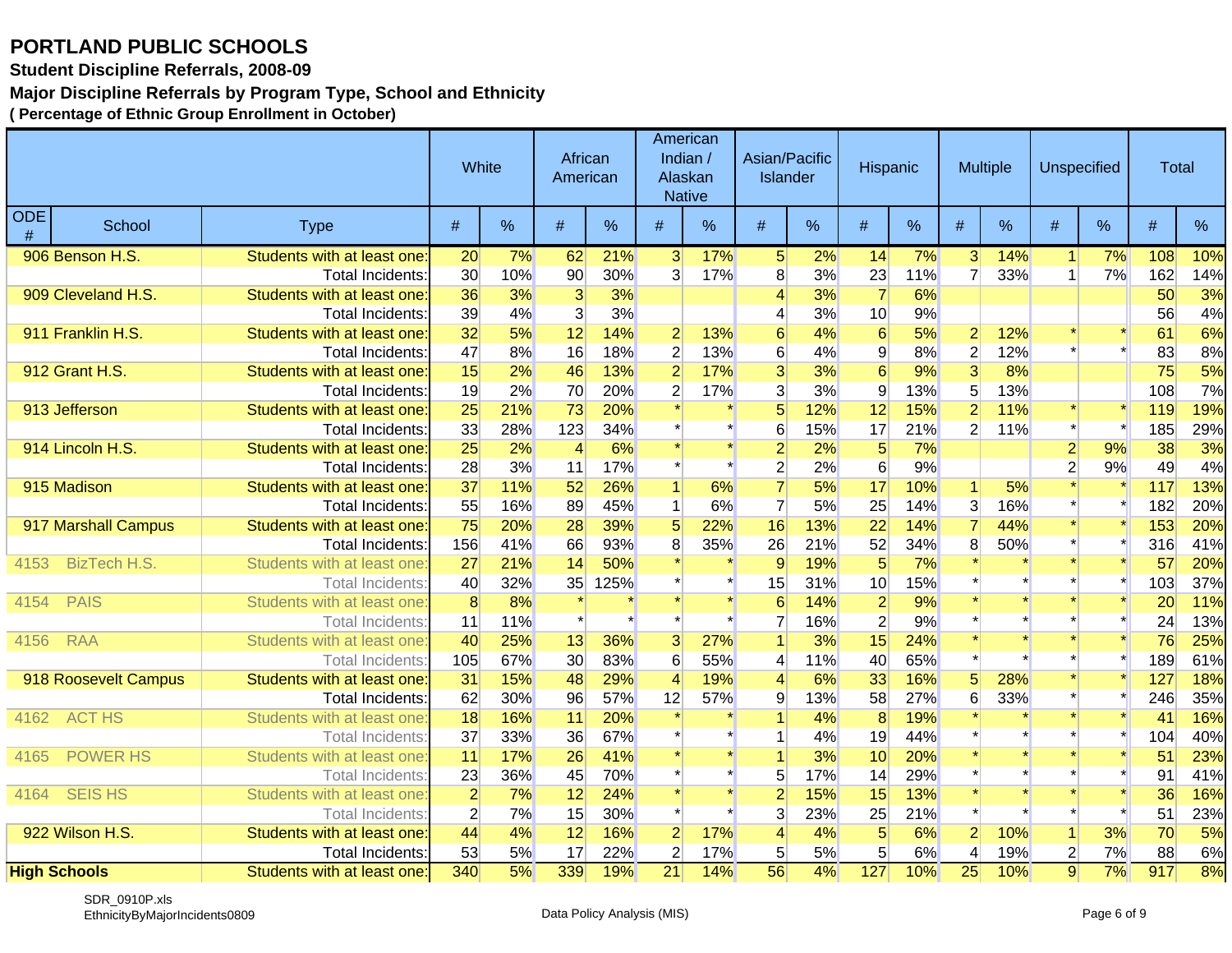**Student Discipline Referrals, 2008-09**

**Major Discipline Referrals by Program Type, School and Ethnicity**

|          |        |                  |     | White | African<br>American |     |    | American<br>Indian<br>Alaskan<br><b>Native</b> | <b>Islander</b> | Asian/Pacific | Hispanic |     |    | <b>Multiple</b> |    | <b>Unspecified</b> | <b>Total</b> |     |
|----------|--------|------------------|-----|-------|---------------------|-----|----|------------------------------------------------|-----------------|---------------|----------|-----|----|-----------------|----|--------------------|--------------|-----|
| ODE<br># | School | <b>Type</b>      |     | %     |                     | %   |    | %                                              | #               | $\%$          | #        | %   | #  | %               |    | %                  | #            | %   |
|          |        | Total Incidents: | 522 | 8%    | 581                 | 33% | 34 | 22%                                            | 76              | 6%            | 214      | 17% | 37 | 15%             | 11 | 8%                 | ∃475,،       | 13% |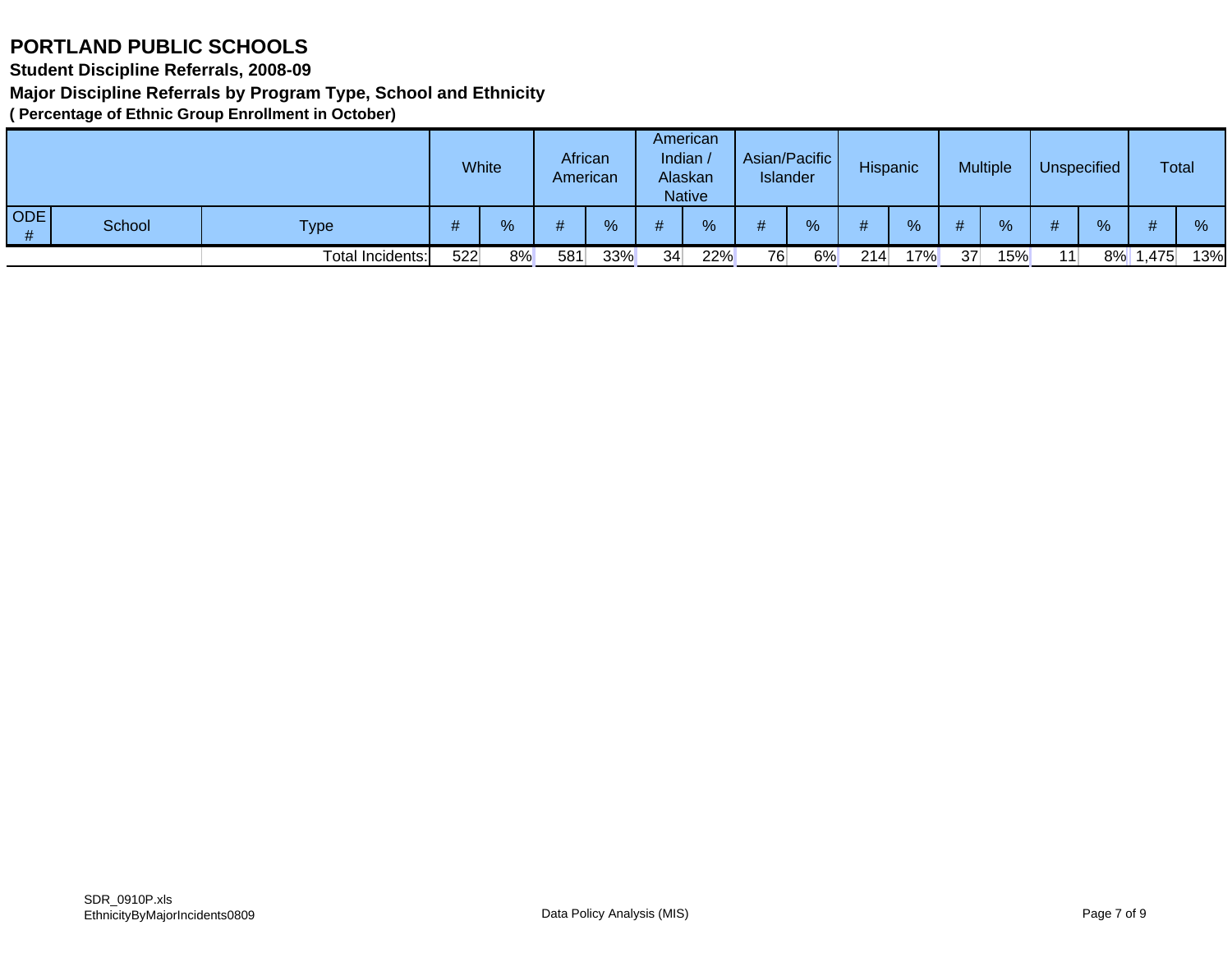**Student Discipline Referrals, 2008-09**

#### **Major Discipline Referrals by Program Type, School and Ethnicity**

|                 |                                    |                                                        | White                       |             | African<br>American |                    |   | American<br>Indian /<br>Alaskan<br><b>Native</b> |      | Asian/Pacific<br><b>Islander</b> |                                   | Hispanic           |      | Multiple |      | <b>Unspecified</b> | <b>Total</b>                   |             |
|-----------------|------------------------------------|--------------------------------------------------------|-----------------------------|-------------|---------------------|--------------------|---|--------------------------------------------------|------|----------------------------------|-----------------------------------|--------------------|------|----------|------|--------------------|--------------------------------|-------------|
| <b>ODE</b><br># | School                             | <b>Type</b>                                            | $\#$                        | %           | #                   | $\%$               | # | %                                                | $\#$ | $\%$                             | $\#$                              | $\%$               | $\#$ | %        | $\#$ | %                  | #                              | %           |
|                 | 8005 Access                        | Students with at least one:                            | 3                           | 3%          |                     |                    |   |                                                  |      |                                  |                                   |                    |      |          |      |                    | $\overline{4}$                 | 3%          |
|                 |                                    | Total Incidents:                                       | $\left 4\right $            | 4%          |                     |                    |   |                                                  |      |                                  |                                   |                    |      |          |      |                    | 5 <sup>5</sup>                 | 3%          |
|                 | 4507 Alliance <sup>1</sup>         | Students with at least one:                            | $\overline{9}$              | 7%          | 10                  | 15%                |   |                                                  |      |                                  |                                   | 9%                 |      |          |      |                    | 25                             | 9%          |
|                 |                                    | Total Incidents:                                       | 12                          | 9%          | 10 <sup>1</sup>     | 15%                |   |                                                  |      |                                  | 6                                 | 11%                |      |          |      |                    | 29                             | 10%         |
|                 | Metropolitan                       |                                                        |                             |             |                     |                    |   |                                                  |      |                                  |                                   |                    |      |          |      |                    |                                |             |
|                 | 916 Learning Center                | Students with at least one:                            | 10                          | 3%          |                     | 8%                 |   |                                                  |      |                                  |                                   | 7%                 |      |          |      |                    | 13                             | 3%          |
|                 |                                    | Total Incidents:                                       | 14                          | 4%          | $\mathbf{1}$        | 8%                 |   |                                                  |      |                                  |                                   | 7%                 |      |          |      |                    | 17                             | 4%          |
|                 | <b>PPS Alternatives</b>            | Students with at least one:                            | $\overline{22}$             | 4%          | 11                  | 14%                |   | 7%                                               |      |                                  |                                   | 9%                 |      |          | 1    | 6%                 | 42                             | 5%          |
|                 |                                    | Total Incidents:                                       | 30 <sup>°</sup>             | 5%          | 11                  | 14%                |   | 7%                                               |      |                                  | 8                                 | 11%                |      |          | 1    | 6%                 | 51                             | 6%          |
|                 | C.T.C. Jefferson                   |                                                        |                             |             |                     |                    |   |                                                  |      |                                  |                                   |                    |      |          |      |                    |                                |             |
| 1812 H.S.       |                                    | Students with at least one:                            |                             |             |                     | 9%                 |   |                                                  |      |                                  |                                   |                    |      |          |      |                    |                                | 4%          |
|                 |                                    | Total Incidents:                                       |                             |             |                     |                    |   |                                                  |      |                                  |                                   |                    |      |          |      |                    | 1                              |             |
|                 | 1813 C.T.C. P.S.U.                 | Students with at least one:                            |                             |             |                     | 9%                 |   |                                                  |      |                                  |                                   |                    |      |          |      |                    |                                | 4%          |
|                 |                                    |                                                        |                             |             |                     |                    |   |                                                  |      |                                  |                                   |                    |      |          |      |                    |                                |             |
|                 |                                    | Total Incidents:                                       |                             |             |                     |                    |   |                                                  |      |                                  |                                   |                    |      |          |      |                    |                                |             |
|                 | 3506 Pioneer Programs <sup>1</sup> | Students with at least one:                            | 75                          | 52%         | 45                  | 70%                |   |                                                  |      |                                  |                                   | 36%                |      |          |      |                    | 134                            | 57%         |
|                 |                                    | <b>Total Incidents:</b><br>Students with at least one: | 190<br>$\overline{81}$      | 133%<br>47% | 116<br>46           | <b>181%</b><br>61% |   |                                                  |      |                                  | 20 <sup>2</sup><br>5 <sup>1</sup> | <b>143%</b><br>29% |      |          |      |                    | 354                            | 151%<br>51% |
|                 | <b>Special Services</b>            | Total Incidents:                                       | 196                         |             |                     | 117 156%           |   |                                                  |      |                                  |                                   | 20 118%            |      |          |      |                    | 141<br>361                     | 130%        |
| ents:           | <b>Arthur Academy</b>              |                                                        |                             | <b>115%</b> |                     |                    |   |                                                  |      |                                  |                                   |                    |      |          |      |                    |                                |             |
|                 | 4400 Charter                       | Students with at least one:                            |                             |             |                     |                    |   |                                                  |      |                                  |                                   |                    |      |          |      |                    |                                |             |
|                 |                                    | Total Incidents:                                       |                             |             |                     |                    |   |                                                  |      |                                  |                                   |                    |      |          |      |                    |                                |             |
|                 |                                    | Students with at least one:                            |                             | 3%          |                     |                    |   |                                                  |      |                                  |                                   |                    |      |          |      |                    |                                |             |
|                 | 3451 Cm2'S Opal School             |                                                        | $2\vert$<br>$\vert 4 \vert$ | 7%          |                     |                    |   |                                                  |      |                                  |                                   |                    |      |          |      |                    | $\mathbf{3}$<br>$\overline{5}$ | 4%<br>7%    |
|                 |                                    | Total Incidents:                                       |                             |             |                     |                    |   |                                                  |      |                                  |                                   |                    |      |          |      |                    |                                |             |
|                 | 3991 The Emerson School            | Students with at least one:                            |                             |             |                     |                    |   |                                                  |      |                                  |                                   |                    |      |          |      |                    |                                |             |
|                 |                                    |                                                        |                             |             |                     |                    |   |                                                  |      |                                  |                                   |                    |      |          |      |                    |                                |             |
|                 |                                    | Total Incidents:                                       |                             |             |                     |                    |   |                                                  |      |                                  |                                   |                    |      |          |      |                    |                                |             |
|                 | 4464 LEP Charter H.S.              | Students with at least one                             | 15                          | 15%         | 17                  | 31%                |   |                                                  |      |                                  | 11                                | 24%                |      |          |      |                    | 48                             | 22%         |
|                 |                                    | Total Incidents:                                       | 21                          | 20%         | 22                  | 41%                |   |                                                  |      |                                  | 21                                | 47%                |      |          |      |                    | 70                             | 32%         |